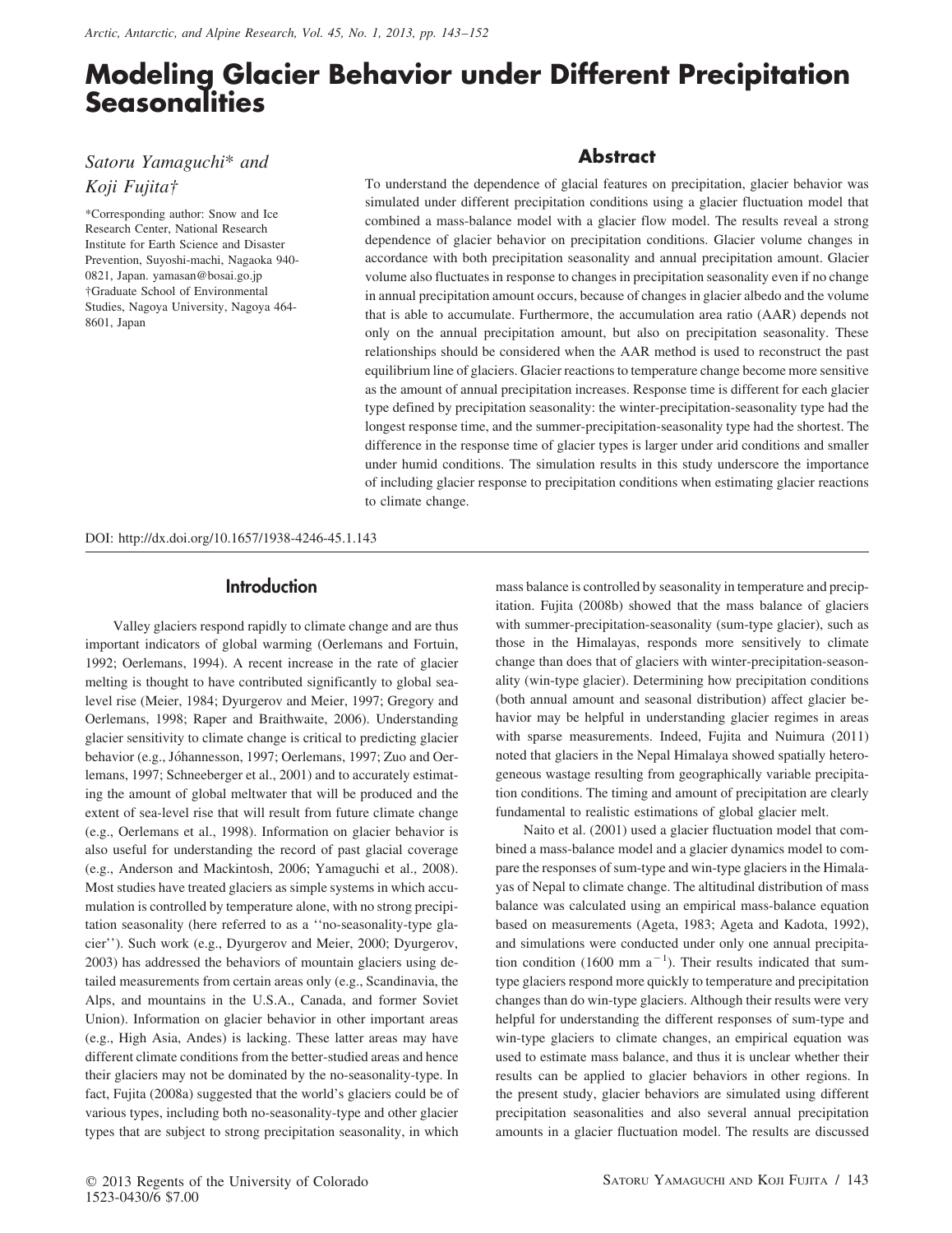with a focus on the dependence of glacier behavior on precipitation conditions.

#### **Glacier Fluctuation Model**

The glacier fluctuation model developed by Yamaguchi et al. (2008) is revised in this study. The one-dimensional model has 50 m grid resolution, and the flowline is along the *x*-axis. The transverse cross section *S* at all grid points is assumed to be rectangular, with valley width  $W_s$  set at 500 m. The dynamic behavior of the glacier is described in terms of changes in ice thickness *H*, which are calculated from the mass continuity equation. Given that the glacier is assumed to be composed of ice of uniform density  $(\rho_i)$ , the conservation equation for the ice volume is

$$
\frac{\partial S}{\partial t} = -\frac{\partial}{\partial x} (US) + B_n W_s, \tag{1}
$$

where  $U$  is the depth-averaged ice velocity at  $x$ ,  $S$  is the area of the cross section, and  $B_n$  is the net balance on the glacier surface. Melting of ice at the bottom is ignored. In general, the surface ice velocity  $U_s$  is the sum of the internal ice deformation  $U_d$  and the basal motion  $U<sub>b</sub>$ . Parameterization of  $U<sub>b</sub>$  is still controversial because  $U_b$  is one of the most poorly understood aspects of glacier dynamics. For these reasons,  $U<sub>b</sub>$  is omitted in this study, to simplify the model. Therefore

$$
U = U_d = f_1 \frac{2A}{n+1} (-f_2 \rho g \sin \beta)^n H^{n+1},
$$
 (2)

where  $\beta$  and  $\beta$  are the surface slope and acceleration due to gravity, respectively, and *A* and *n* are parameters of the flow law of ice. In this study, *A* is given the value of  $1.6 \times 10^{-15}$  s<sup>-1</sup> kPa<sup>-3</sup> at ice temperature of  $-5$  °C (Paterson, 1994), and *n* is 3. The ratio of the average speed through the ice thickness  $(f_1)$  is set at 0.8. The value of the so-called shape factor accounting for lateral drag  $(f_2)$ is estimated using the following regression equation for rectangular cross sections, as shown by Naito et al. (2001) based on the work of Nye (1965):

$$
f_2 = 1 - \frac{0.30 \frac{W_s}{2H} + 0.58 \frac{W_s}{2H}}{2}.
$$
 (3)

To solve Equation (1), surface mass balance should be calculated using a mass-balance model. This study uses the energy/massbalance model developed by Fujita and Ageta (2000) and revised by Fujita (2007, 2008a, 2008b). This model calculates the daily energy balance at the glacier surface using the energy budget approach. The energy balance includes radiation balance, sensible and latent turbulent heat fluxes, heat conduction into the glacier, and mass balance consisting of snow accumulation, melting, refreezing, and evaporation, as follows:

$$
\max[Q_M, 0] = (1 - a_I)R_S + R_L - \min \left[ \sigma T_S^4; 315.6 \right] + Q_S + E_V l_e + Q_G. \tag{4}
$$

Energy for melting  $(Q_M)$  is obtained if the right-hand side of the equation is larger than zero. Absorbed shortwave radiation is calculated from surface albedo  $(a<sub>l</sub>)$  and downward shortwave radiation  $(R<sub>S</sub>)$ . Downward longwave radiation  $(R<sub>L</sub>)$  is calculated from air temperature, relative humidity, and the ratio of downward shortwave radiation to that at the top of atmosphere using an empirical scheme (Kondo, 1994). Upward longwave radiation is obtained by the Stefan-Boltzmann constant  $(\sigma)$  and surface temperature in Kelvin  $(T_S)$  assuming a blackbody for the snow/ice surface. A melting surface  $(T<sub>S</sub> = 0<sup>o</sup>C)$  releases upward longwave radiation of 315.6 (W m<sup>-2</sup>). Sensible ( $Q_s$ ) and latent ( $E_v l_e$ ) turbulent heat fluxes are obtained by bulk methods, and *le* is the latent heat for evaporation of water or ice, which is determined from the surface temperature. Heat conducted into the glacier ice  $(Q_G)$  is obtained by calculating the temperature profile of the snow layer and/or glacier ice. Absorption of shortwave radiation in snow and ice, which increases their temperature, is accounted for in the model. All energy components are positive when fluxes are directed downward. Mass balance (*B*) at any location on the glacier is calculated as

$$
B = Ca - \frac{Q_M}{l_m} + E_V + R_F \tag{5}
$$

Solid precipitation (*Ca*, positive sign), which is determined as a function of air temperature, is equivalent to accumulation over the glacier. Mass is removed from the glacier as meltwater (*QM*/  $l_m$ , positive sign) and evaporation ( $E_V$ , negative sign). Sublimation evaporation (ice to vapor), sublimation condensation (vapor to ice), and condensation (vapor to water) are calculated as different expressions of evaporation. Positive and negative signs of  $E<sub>v</sub>$  correspond to condensation and evaporation, respectively. Phases against vapor, water, or ice are distinguished by positive or negative surface temperature;  $l_m$  is the latent heat for melting ice. A part of the meltwater is fixed to the glacier by refreezing  $(R_F, \text{ positive})$ sign) if the glacier ice is cold enough (Fujita et al., 1996). The refreezing amount is calculated in the model by considering the conductive heat into glacier ice and the presence of water at the interface between the snow layer and glacier ice. Refreezing during both winter and other shorter cooling events is also calculated. Transformation from snow to glacier ice is mainly caused by the refreezing of percolated meltwater rather than by snow compaction. Special attention is paid to the treatment of the surface albedo  $(\alpha_l)$ , which varies enormously in space and time even on a single glacier (albedo declines down-glacier and during the course of the melt season). The model empirically calculates albedo according to the surface density, which changes with snow compaction. Detailed descriptions of the model schemes have been provided by Fujita and Ageta (2000), Fujita et al. (2007), and Fujita (2007).

#### **Simulation Conditions**

To evaluate the influence of precipitation characteristics on glacier behavior, idealized meteorological input data were used to calculate glacier mass balance (Fig. 1). Air temperature and solar radiation (assumed for the northern hemisphere, 30°N; 4000 m a.s.l.) had clear seasonality. Seasonal precipitation patterns were set with the peaks at the end of January (win-type), the end of August (sum-type), the middle of April (spr-type), the middle of October (atm-type), and with no peak (no-seasonality-type). Multiplying the precipitation ratio by the annual precipitation gave the amount of daily precipitation. Annual precipitation amount fluctuated from 500 to 6000 mm  $a^{-1}$  (500, 1000, 1500, 2000, 2500, 3000, 4000, 5000, and 6000 mm  $a^{-1}$ ). The purpose of this study was to understand the behavior of normal glaciers in which the dominant ablation process is melting; glaciers in extremely dry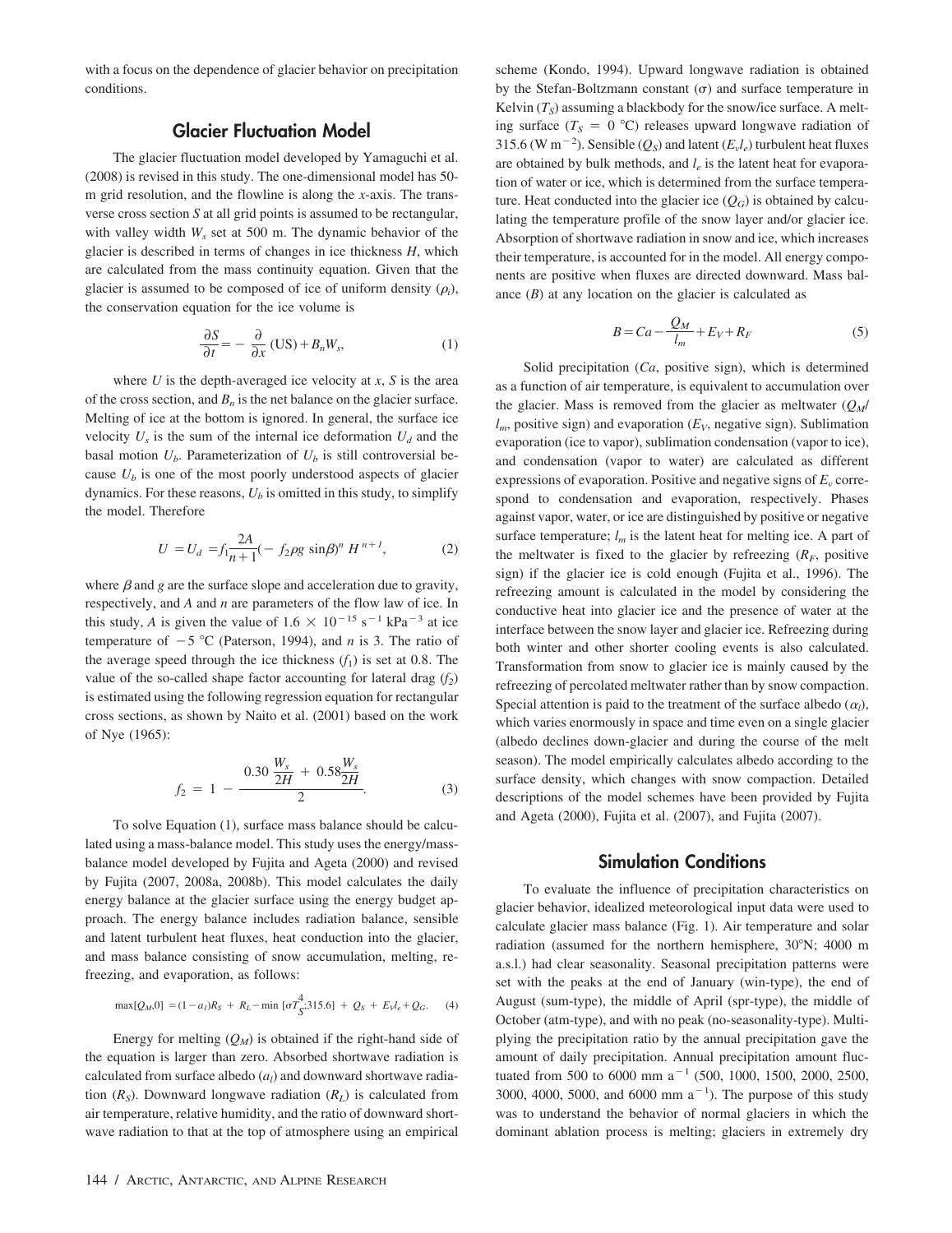

**FIGURE 1. Meteorological conditions for calculation of mass balance under several precipitation conditions. The precipitation ratio is daily precipitation divided by annual precipitation. No season: no-seasonality-type glacier, atm: autumn-type glacier, win: wintertype glacier, spr: spring-type glacier, sum: summer-type glacier.**

climates in which the main process of glacier ablation is sublimation (Fujita et al., 2011) were not considered. Other meteorological variables were set as simple annual and weekly period patterns to represent both seasonality and synoptic climate. Because the combination of weekly peaks in precipitation and air temperature significantly affects calculations of mass balance, the seasonal peak of precipitation was changed  $\pm 3$  days from the primary settings, and the 7-day averages of the output were used for mass balance input thereafter. Weekly patterns of relative humidity and transmissivity were also linked to precipitation (e.g., high humidity and low transmissivity with the precipitation peak, and vice versa). Such relations are also observationally supported (e.g. Matsuda et al., 2006; Sakai et al., 2009). Calculations were performed for the annual cycle from October to September. Initial temperature within the glacier ice was set at the annual mean air temperature from the surface to 60 m depth, at 0.5 m depth intervals. A 7-year iterative calculation was made to allow the ice temperature to equilibrate, and the warming (cooling) tests were begun in the 11th year. The altitudinal dependence of mass balance was introduced by changing the annual mean air temperature by  $6.0 \degree C$  km<sup>-1</sup> at increments of 50 m from 0 to 6000 m a.s.l.

Because the aim of this study was to examine the influence of precipitation conditions on glacier behavior, simple geographical conditions were assumed for all precipitation conditions: a mountain with a constant grade of 0.1 and a peak bedrock altitude of 6000 m a.s.l. The glacier form was calculated using Equation (1) with the calculated mass balance for each day.

### **Dependence of Steady-State Glacier Regimes on Precipitation Conditions**

#### *EQUILIBRIUM LINE ALTITUDE AND VOLUME*

Starting from an initial ice-free condition, the model was run until it reached a steady state for each glacier type. A steady state was defined as the glacier form in a state in which its volume does not change over a long time span (5000 years in this study) under constant climate conditions. Figure 2, part a, shows the equilibrium line altitude (ELA) calculated from the distribution of mass balance and steady-state glacier volume for a no-seasonality-type glacier under each annual precipitation amount. To clarify the influence of precipitation seasonality on glacier behavior, simulation results for a no-seasonality-type glacier are compared with those for glaciers having precipitation seasonality. The ELA for a no-seasonality-type glacier decreases from 4800 to 3800 m with increased



**FIGURE 2. Calculated steady-state for each glacier type for several annual precipitation values. (a) ELA and glacier volume of a no-seasonality-type glacier, with several annual precipitation values. (b) Differences in ELA between no-seasonality-type and other glaciers (***dELA***), with several precipitation values.** *dELA* **represents the ELA of a particular glacier type minus that of a no-seasonalitytype glacier. (c) Ratio of volume between a no-seasonality-type glacier and other seasonality-type glaciers (***Vratio***), with several precipitation values.** *Vratio* **is calculated as the volume of a given seasonality-type glacier divided by that of a no-seasonality-type glacier. atm: atm-type glacier, win: win-type glacier, spr: spr-type glacier, sum: sum-type glacier.**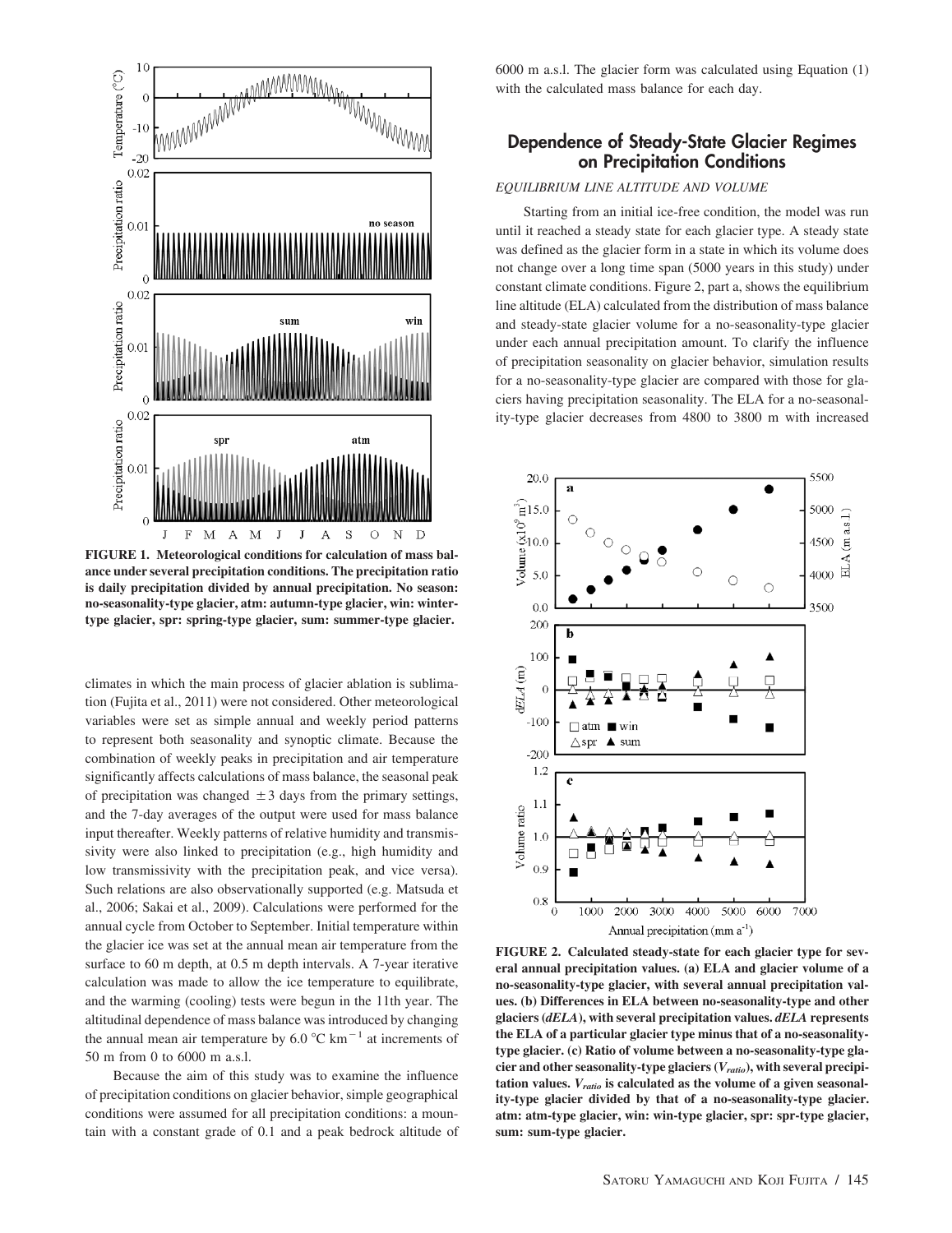annual precipitation, and the glacier volume changes from  $1.4 \times$  $10^9$  to  $1.8 \times 10^{10}$  m<sup>3</sup> with the lower ELA.

Figure 2, part b, shows ELA variations under several precipitation conditions; the values were standardized by subtracting the ELA of the no-seasonality-type glacier from that of each seasonality-type glacier (*dELA*) for each annual precipitation amount. This figure presents the seasonality types as two groups. In the group composed of sum- and win-type glaciers, the relationship between their ELA and that of the no-seasonality-type glacier depends on the annual precipitation amount. The sum-type glacier has a lower ELA than the no-seasonality-type glacier under arid conditions, but the ELA of the sum-type glacier becomes higher than that of the no-seasonality-type glacier under more humid conditions. Such dependence also appears in the win-type ELA, although its fluctuation trend is opposite that of the sum-type. On the other hand, for the group composed of spr- and atm-type glaciers, the relationship between each ELA and that of the no-seasonality-type glacier does not change with the annual precipitation amount. The ELA of the spr-type glacier is always lower than that of the no-seasonalitytype glacier, whereas the ELA of the atm-type glacier maintains a higher value than that of the no-seasonality-type glacier under all annual precipitation amounts. Differences in the volume accumulated do not explain all of the behavior variation in ELAs because both spr- and atm-type glaciers have the same accumulation amount under the same annual precipitation setting relative to air temperature. Under arid conditions, snow accumulation during the melt season makes the surface albedo higher and decreases the ablation amount dramatically. Therefore, the sum-type glacier has a lower ELA than the other glacier types. Although the no-seasonality-type glacier receives precipitation in summer, the albedo change effect resulting from snow accumulation is limited because the amount of precipitation in summer is very small. The spr-type glacier does not receive precipitation in summer, but spring snowfall should permit maintenance of a higher albedo in early summer and decrease the amount of ablation that takes place. Because autumn and winter snowfalls do not affect albedo in summer, atm- and win-type glaciers have higher ELAs than glaciers in arid conditions. In more humid settings, increased annual precipitation volume in sum-, spr-, and no-seasonality-type glaciers does not cause lowered ELAs because the temperature at the ELA is warmer when the ELA is lower, and the warmer temperature forces precipitation to fall as rain. In contrast, increased precipitation directly affects winter accumulation amount in the win-type glacier (Fujita, 2008b).

To examine the dependence of glacier mass balance on precipitation seasonality and amount, the altitudinal distribution of net balance  $(B_n)$  of each glacier type under an arid condition (500 mm)  $a^{-1}$ ) and a humid condition (6000 mm  $a^{-1}$ ) were compared as shown in Figure 3, parts a and b. In this figure, the values  $(dB_n)$ were standardized by subtracting the  $B_n$  of the no-seasonality-type glacier from that of each seasonality-type glacier for each altitude. The values of  $dB<sub>n</sub>$  for all glacier types in both conditions are almost 0 at the higher altitude, where the temperature is lower. These results indicate that precipitation seasonality does not affect glacier mass balance at the lower temperature. In the arid condition,  $dB_n$ of the sum-type glacier shows positive value around the ELA, and the sign of  $dB_n$  of the sum-type glacier then changes from positive to negative because  $B_n$  of the sum-type glacier decreases more



**FIGURE 3. Net balance distributions of glaciers having precipitation seasonality compared with that of a glacier having no precipitation seasonality (no-seasonality-type glacier).**  $dB_n$  indicates the **net balance of each glacier minus that of the no-seasonality-type glacier at each altitude. (a) Arid condition (annual precipitation is 500 mm a<sup>1</sup> ). (b) Humid condition (annual precipitation is 6000 mm a<sup>1</sup> ). atm: atm-type glacier, win: win-type glacier, spr: sprtype glacier, sum: sum-type glacier.**

rapidly than  $B_n$  of the no-seasonality-type glacier with altitude decrease in the ablation area. On the other hand,  $dB<sub>n</sub>$  of the win-type glacier changes from a negative to a positive sign around the ELA. The sign of  $dB_n$  of the spr- and atm-type glaciers basically does not change, but the peaks of  $dB<sub>n</sub>$  for both types appear around the ELA. These results imply that the effect of snowfall-induced albedo increase on glacier mass balance is strongest around the ELA. Under humid conditions,  $dB_n$  for all glacier types does not change sign even around the ELA. This result implies that the effect of snowfall-induced albedo increase on glacier mass balance is not the dominant factor in glacier mass balance under humid conditions. This dependence of the albedo effect on precipitation amount causes the change in the behavior of *dELA* at sum- and win-type glaciers. These results show the complex behavior of the ELA, which strongly depends on both annual precipitation amount and precipitation seasonality through the effects of albedo variation and accumulation volume. Any discussion of glacier characteristics that is based only on annual precipitation and annual mean air temperature at the ELA (e.g., Ohmura et al., 1992) is probably incomplete because of the strong dependence of the ELA on precipitation seasonality. Moreover, the behavior of ELAs based on measurements of no-seasonality-type glaciers is not directly applicable to other types of glaciers.

Figure 2, part c, compares glacier volume and precipitation conditions. The volumes for each seasonal type of glacier were standardized by dividing by the volume of the no-seasonality-type glacier at each annual precipitation amount (*Vratio*). Fluctuations of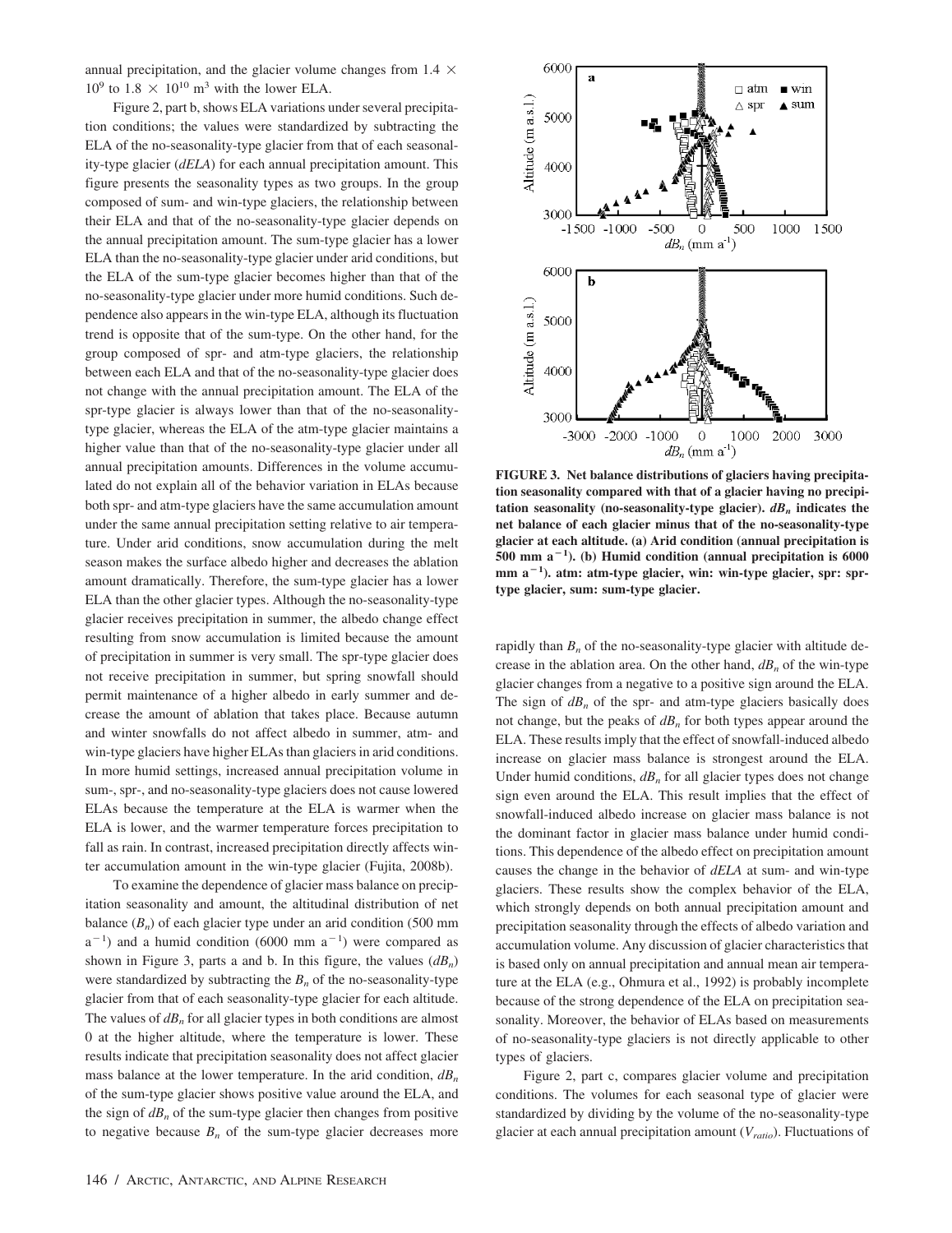*Vratio* for each glacier type resemble those of the *dELA* and reveal two types of glaciers: one is a win- and sum-type glacier, and the other is an atm- and spr-type glacier. These results suggest that the development of large glaciers is strongly dependent on precipitation conditions. For example, glaciers in arid conditions (e.g., Tibet, the Andes) may become large if the annual precipitation maximum is in summer, whereas glaciers in humid conditions (e.g., Alaska, Patagonia) can develop the largest volume when the annual precipitation maximum is in winter. As shown in Figure 2, part c, glacier volume strongly depends not only on annual precipitation amount but also on precipitation seasonality. Glaciers should react to annual precipitation seasonality change even if the annual precipitation amount does not change. Comparison of glacier reaction to precipitation seasonality (i.e., changes in the timing of maximum precipitation) shows that the range of volume change versus precipitation seasonality change increases with increased annual precipitation amount for all glacier types because the volume differences among the different glacier types increase with annual precipitation increase (Fig. 2). Although glacier types behave differently under each precipitation condition at a decadal scale, the simulation results of glacier response to changes in precipitation seasonality indicate that all glacier types change rapidly until about 400 years after the seasonality change, after which the volume change ratio is reduced. A steady state is reached under the new precipitation conditions after approximately 1000 years. This demonstrates that interpretations of observed glacier retreat or advance data should include not only the effects of temperature and/or annual precipitation fluctuation, but also any change in precipitation seasonality.

#### *ANNUAL MASS TURNOVER*

Annual mass turnover  $(\alpha)$  is a characteristic parameter of glaciers (Meier, 1984). The original definition of  $\alpha$  is as follows:

$$
\alpha = \frac{(|b_w| + |b_s|)}{2},\tag{6}
$$

where  $b_w$  is the specific winter mass balance, and  $b_s$  is the specific summer mass balance. As noted by Dyurgerov and Meier (1999), the differences between annual snow/ice accumulation  $(c<sub>t</sub>)$ and  $b_w$ , and between annual ablation  $(a_t)$  and  $b_s$  are substantial under some climate conditions. This study compares glaciers under various seasonal precipitation patterns, with glaciers experiencing accumulation in various seasons. This requires a new definition of annual mass turnover  $(\alpha)$ :

$$
\alpha = \frac{(|c_t| + |a_t|)}{2},\tag{6}
$$

where  $c_t$  and  $a_t$  are the values calculated for steady-state conditions.

Figure 4, part a, shows the values of  $\alpha$  for each glacier type. The values of  $\alpha$  for all glaciers increase with increased annual precipitation. The ratio  $(R_p)$ , obtained by dividing  $\alpha$  by each annual precipitation amount, seems to be independent of annual precipitation amount, and there is a linear relation between  $\alpha$  and annual precipitation amount (Fig. 4, part a). The value of  $R_p$  is largest (0.88) for win-type glaciers and smallest (0.65) for sum-type glaciers. Given the definition of  $\alpha$  [Equation (7)],  $R_p$  shows how the percentage of annual precipitation is used for accumulation, which



**FIGURE 4. Glacier regimes for each precipitation condition. (a)** Comparison of annual mass turnover  $(\alpha)$  for each precipitation **condition. (b) Comparison of accumulation area ratio (AAR) for each precipitation condition. sum: sum-type glacier, atm: atm-type glacier, spr: spr-type glacier, win: win-type glacier, no season: noseasonality-type glacier.**

is averaged over the glacier surface, because  $|c_t|$  should be equal to  $|a_t|$  under steady-state conditions. Viewed from this perspective, a constant value of  $R_p$  indicates that the percentage of total annual precipitation that accumulates, averaged over the glacier surface, is independent of the annual precipitation amount even though the values of  $R_p$  depend on the season in which the precipitation is delivered.

Under identical annual precipitation amounts, win-type glaciers always have the largest values, sum-type glaciers have the smallest values, and the other three glacier types (atm-, spr-, and no-seasonality-type glaciers) generally have the same values. The value of  $a_t$  for win-type glaciers should be largest because the surface in the middle and lower parts of a win-type glacier has lower albedo during the melt season due to the absence of snowfall. The  $c_t$  of win-type glaciers is highest because the full annual precipitation amount is delivered as snow in the middle and upper parts of the glaciers. In contrast, at least some of the annual precipitation delivered to other glacier types falls as rain, which cannot contribute to accumulation. This factor should dominate the mass balance of sum-type glaciers, which always have the smallest value of  $\alpha$ .

#### *ACCUMULATION AREA RATIO*

The accumulation area ratio (AAR), which is calculated by dividing the accumulation area by the total glacier area (Meier and Post, 1962; Meierding, 1982; Hawkins, 1985), is a way to depict glacier attributes. Dyurgerov (2003) indicated that the AAR has large spatial variability, from 40% to 70%, based on a large data set, and also implied that a single, fixed AAR value should not be applied to different regions. The AAR depends on precipitation conditions (Fig. 4, part b), such that AAR decreases from 78% to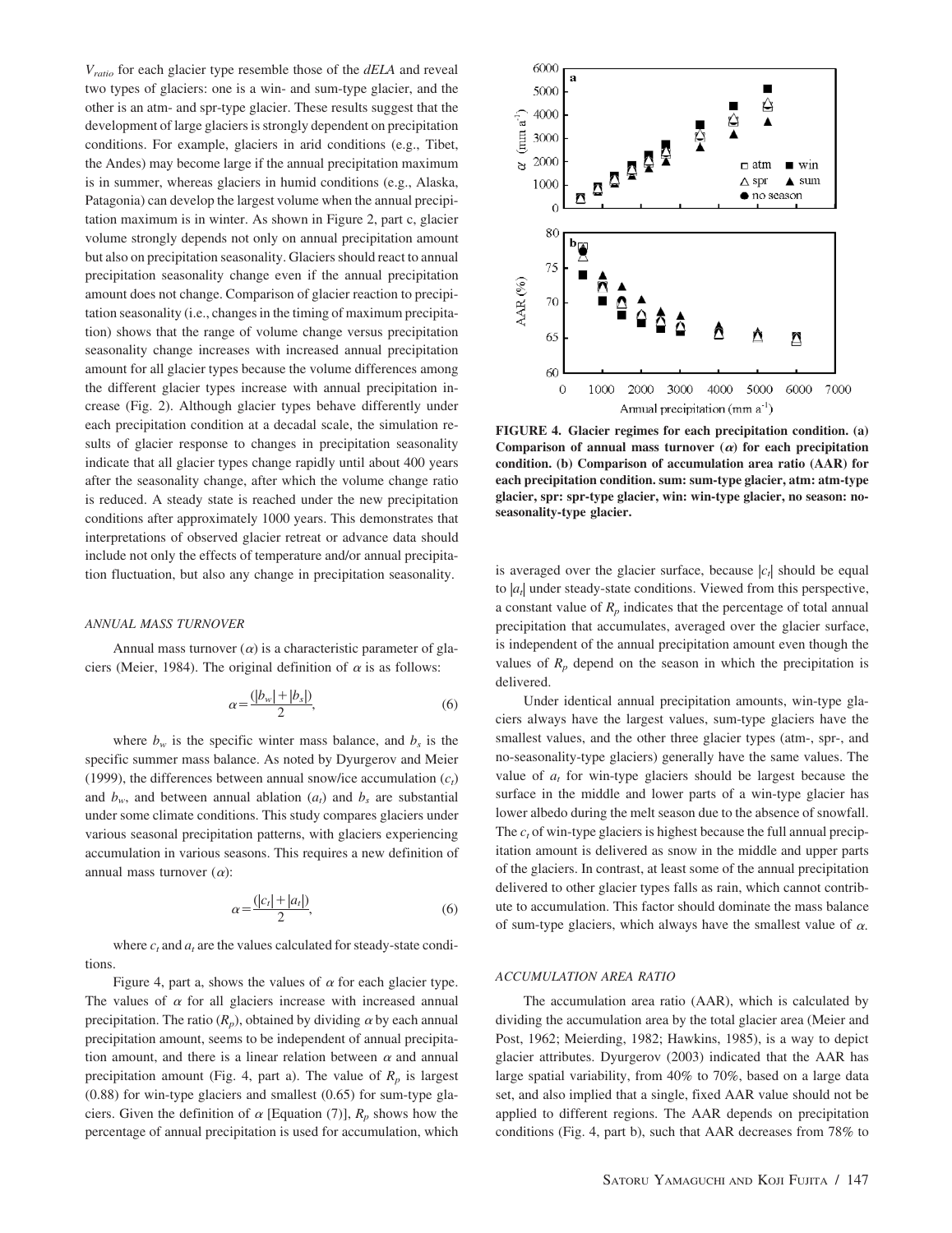65% with increased annual precipitation amount. Furthermore, the AAR also differs with precipitation seasonality. The AAR of sumtype glaciers is largest, and the AAR of win-type glaciers is smallest under the same annual precipitation amount. The difference between AARs under the same annual precipitation amount is large in an arid setting, but decreases when annual precipitation increases. The different trends in AAR fluctuation versus change in the annual precipitation amount should cause contradictory results, with the win-type glaciers having larger volumes than the sum- or no-seasonality-type glaciers, even though the win-type glaciers have higher ELA than the latter glacier types when annual precipitation is 2000 mm  $a^{-1}$  (Fig. 2, parts b and c). These results imply that the glacier type with the lowest ELA does not necessarily have the largest volume under the same annual precipitation amount.

The AAR method has been used to reconstruct past ELAs and environmental conditions (e.g., Aoki, 2000; Ono et al., 2005). Given that the AAR depends on the annual precipitation conditions (Fig. 4, part b), reconstructing past ELAs using the AAR method and calculated results for win- and sum-type glaciers can reveal the influence of fluctuating AARs due to different precipitation conditions. First, the influence of AAR dependence on the annual precipitation amount is estimated. The AAR values of sum- and win-type glaciers with precipitation of 500 mm  $a^{-1}$  are 78% and 74%, respectively, whereas they are 65% (sum-type) and 65% (wintype) for precipitation of 6000 mm  $a^{-1}$ . The differences in AAR with 500 mm  $a^{-1}$  and 6000 mm  $a^{-1}$  conditions are 12% for the sum-type glacier and 9% for the win-type glacier. Thus, if the ELA of a glacier at 500 mm  $a^{-1}$  of precipitation is reconstructed using AAR values of 6000 mm  $a^{-1}$  of precipitation, the reconstructed ELA will be 4985 m a.s.l. for sum-type and 5058 m a.s.l. for wintype glaciers. However, their true ELAs, as determined from the altitudinal distribution of mass balance, are 4825 m (sum-type) and 4960 m a.s.l. (win-type). Therefore, the reconstructed ELA of a sum-type glacier, without considering dependence on annual precipitation amount, is approximately 160 m higher than its true ELA, and that of a win-type glacier is approximately 98 m higher than its true ELA. The AAR changes sensitively in an arid condition (Fig. 4, part b), and thus it is important to consider the dependence of AAR on annual precipitation amount when reconstructing the ELA of a glacier located in an arid condition using the AAR method.

The influence of AAR dependence on precipitation seasonality can be examined. The difference in AAR (*dAAR*), defined as the AAR of sum-type glaciers minus that of win-type glaciers (which is considered the largest error caused by precipitation seasonality at each precipitation amount), is largest (4.1%) with annual precipitation of 1500 mm  $a^{-1}$  and almost 0% with precipitation of 6000 mm  $a^{-1}$  (Fig. 5). Assuming a steady-state sum-type glacier, there should be differences between the true ELA and the reconstructed ELA using the AAR of a win-type glacier because of the dependence of AAR on precipitation seasonality. To address errors that result from precipitation seasonality, the term  $dELA_{reconst}$  is introduced, which is the true ELA of a sum-type glacier minus the reconstructed ELA using the AAR of a win-type glacier (Fig. 5). The maximum error resulting from precipitation seasonality is 89 m at a precipitation amount of 2000 mm  $a^{-1}$ . The error becomes approximately 0 m at 6000 mm  $a^{-1}$  of precipitation.



**FIGURE 5. Differences in AAR and reconstructed ELA between sum- and win-type glaciers.** dAAR **indicates the sum-type AAR minus the win-type AAR.** *dELAreconst* **represents the reconstructed ELA for a sum-type glacier using the sum-type AAR minus the reconstructed ELA of the sum-type glacier using the win-type AAR.**

These results indicate that the influence of annual precipitation characteristics, such as the amount and seasonality of precipitation, should be considered when the AAR method is applied to reconstruct the past ELA of a glacier, especially in an arid condition.

#### **Dependence of Glacier Response to Temperature Change on Precipitation Conditions**

To understand qualitatively the time-scales of glacier fluctuation, Oerlemans (1998) proposed the following time scale:

*Volume response time*  $(\tau_{\nu})$ : The climatic state is changed stepwise from  $C_1$  to  $C_2$ . The corresponding changes in equilibrium glacier volume are  $V_1$  and  $V_2$ . The response time is now the time a glacier needs to attain a volume of  $V_2 - (V_2 - V_1)/e$ .

Here, *e* is Napier's number. Using this volume response time  $(\tau_{\nu})$ , glacier response under different precipitation conditions can be considered in the context of temperature changes.

Figure 6, part a, shows changes in  $\tau_{rV\pm 1K}$  for a no-seasonalitytype glacier relative to temperature change  $(\pm 1 \text{ K})$ . The values of  $\tau_{\gamma V \pm 1K}$  decrease with increased annual precipitation amount, but the gradients of  $\tau_{\nu} = \nu_{I}$  against change in annual precipitation amount  $(d\tau_{rV\pm 1K}/dp)$  express a different trend relative to temperature change. The  $d\tau_{\text{IV-1K}}/dp$  sensitively decreases with increased annual precipitation amount in arid conditions; the  $d\tau_{V+IK}/dp$  shows only small changes, although it decreases slightly with increased annual precipitation in arid conditions. In contrast, the values of  $d\tau_{\nu} = 1K/\nu$ *dp* become smaller in humid conditions. The difference between  $\tau_{IV+IK}$  decreases with increased annual precipitation amount, but  $\tau_{\nu}$ <sub>*rV*+*IK*</sub> is always smaller than  $\tau_{\nu}$ *<sub><i>rV-IK*</sub> under the same annual precipitation amount. These results indicate that a no-seasonality-type glacier responds more rapidly to temperature rise than to temperature fall, even if the temperature fluctuation is of the same magnitude. This trend is especially pronounced for glaciers in arid conditions.

Figure 6, parts b and c, shows variations in  $\tau_{rV\pm 1K}$  at each seasonality-type glacier. The values in Figure 6, parts b and c, were standardized by subtracting the  $\tau_{V\pm 1K}$  of the no-seasonality-type glacier from that of each seasonality-type glacier for each annual precipitation amount  $(d\tau_{V+1K})$ . The  $d\tau_{V+1K}$  at win-type glaciers is positive under all precipitation amounts, whereas that for sum-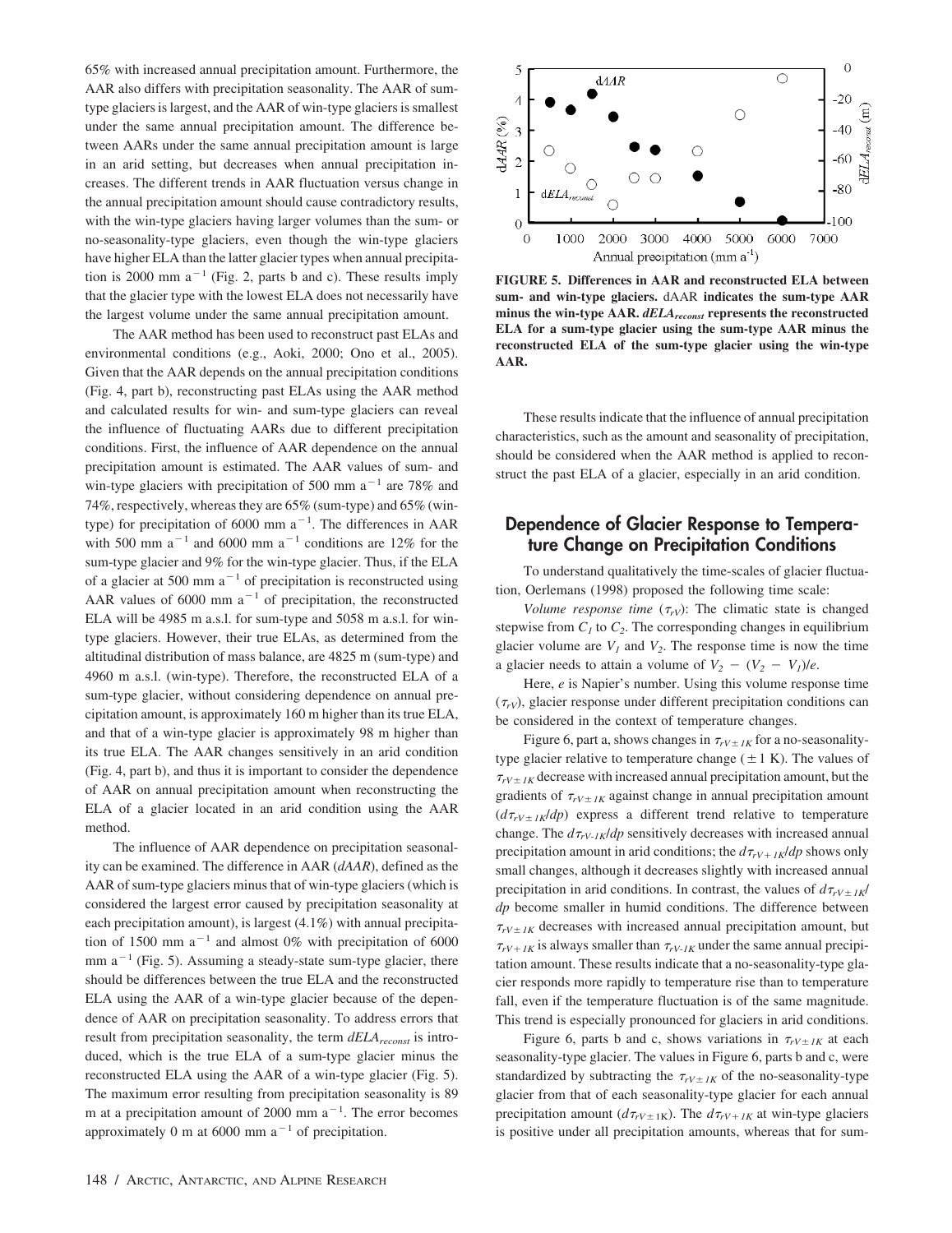

**FIGURE 6. Volume response time versus temperature change of 1 K for each precipitation condition. (a) Volume response times** of  $+1$  K ( $\tau_{rV+IK}$ ) and  $-1$  K ( $\tau_{rV-IK}$ ) of the no-seasonality-type **glacier, with several annual precipitation values. (b, c) Differences** in  $\tau_{rV\pm 1K}$  between the no-seasonality-type glacier and other-seasonality-type glaciers  $(d\tau_{\nu}V_{\pm}K)$ , with several precipitation values.  $d\tau_{\text{rV}\pm\text{1}K}$  represents the  $\tau_{\text{rV}\pm\text{1}K}$  of a seasonality-type glacier minus **that of a no-seasonality-type glacier. atm: atm-type glacier, win: win-type glacier, spr: spr-type glacier, sum: sum-type glacier.**

type glaciers is negative. The maximum  $d\tau_{V+IK}$  for sum-type glaciers is at  $-9$  years with 1000 mm  $a^{-1}$ , and that for win-type glacier is at 12 years with 500 mm  $a^{-1}$  of precipitation. In contrast, the  $d\tau_{V+IK}$  values for atm- and spr-type glaciers are almost 0, which indicates that the  $\tau_{\text{rV}+1K}$  values of atm- and spr-type glaciers are almost the same as the  $\tau_{rV+IK}$  of a no-seasonality-type glacier with the same precipitation amount. The  $d\tau_{IV+IK}$  for all glaciers, including win- and sum-type glaciers, approaches 0 years when the annual precipitation amount increases; in other words, the  $\tau_{\text{IV+IK}}$  for all glacier types approaches the same response time under humid conditions. Although the values of  $\tau_{rV\text{-}IK}$  are much larger than those of  $\tau_{\nu}V_{+IK}$  under arid conditions, the trend of variation in  $d\tau_{\nu}V_{\nu}$  seems to be basically similar to that of  $d\tau_{\nu}V_{\nu}+IK$ . Values of  $\tau_{rV-IK}$  for the sum-type glacier (win-type glacier) are shortest (longest) under the same annual precipitation amount and the  $d\tau_{\text{rV-1K}}$  for all glacier types also approach 0 years with increased annual precipitation amount.

Figure 7 shows mass balance component changes (snowfall amount, ablation amount, and albedo) against temperature change  $(\pm 1 \text{ K})$  for win- and sum-type glaciers. In Figure 7, parts a and b, the change in snowfall amount with change in temperature  $(1)$ K) is given at each altitude under different annual precipitation volumes: an arid condition with 500 mm  $a^{-1}$  (Fig. 7, part a) and a humid condition with 6000 mm  $a^{-1}$  (Fig. 7, part b).  $R_{sf}$  indicates the snowfall amount at each altitude after a temperature change, divided by the snowfall amount before the temperature change. The response of precipitation phase change (snow or rain) to temperature fluctuation is different for win-type and sum-type glaciers. The large amount of precipitation is delivered to sum-type glaciers in the highest temperature season, and thus small temperature changes strongly affect snowfall amount. Snowfall in win-type glaciers is not strongly affected by temperature change because the precipitation is delivered predominantly in the lowest temperature season. Figure 7, parts c and d, shows the ablation amount change with temperature change  $(\pm 1 \text{ K})$  at each altitude.  $d_{ab}$  presents the value subtracting ablation amount at each altitude before a temperature change from the ablation amount at each altitude after a temperature change; a positive (negative) value indicates increase (decrease) of the ablation amount. Figure 7, parts c and d, shows results for arid (500 mm  $a^{-1}$ ) and humid (6000 mm  $a^{-1}$ ) conditions, respectively. Comparing Figure 7, parts c and d, the distribution patterns of  $d_{ab}$  is similar: maximum change in ablation amount occurs around the ELA for all glaciers. Examining the change ratio of *dab*, *dab* under arid conditions changes markedly with altitude change, whereas under humid conditions *dab* changes gently with altitude change. Comparing win- and sum-type glaciers, the absolute value of  $d_{ab}$  of the sum-type glacier is larger than that of the win-type glacier under both precipitation conditions. Figure 7, parts e and f, shows albedo change with temperature change  $(±1 K)$  at each altitude. *Ral* indicates annual mean albedo at each altitude after a temperature change, divided by annual mean albedo before the temperature change. Comparing Figure 7, parts e and f, the change ratio of surface albedo under arid conditions is obviously larger than that under humid conditions in both glacier types. Comparing the win- and sum-type glaciers, the fluctuation in change ratio of the surface albedo of the sum-type glacier is larger than that of the win-type glacier under the same annual precipitation.

The reasons for the significant difference in the responses of the glacier types can be examined using these results. In arid conditions, a change in precipitation phase strongly affects melting by changing the surface albedo, and this albedo change effect is most dominant in the sum-type glacier, for which the snow amount and surface condition sensitively change with temperature fluctuation because of the concentration of precipitation in the highest temperature season. Although this albedo change effect should also appear in other glacier types, such a response is limited because their precipitation peaks do not coincide with the season of highest temperature. However, in humid conditions, change in precipitation phase mostly affects accumulation amount rather than surface albedo (Fujita, 2008b). When win- and atm-glaciers are affected by warming or cooling, neither surface conditions during the summer melting season nor annual accumulation change significantly, and thus changes in melt amount are simpler than in the other glaciertypes (no-seasonality-, spr-, and sum-type glaciers), especially in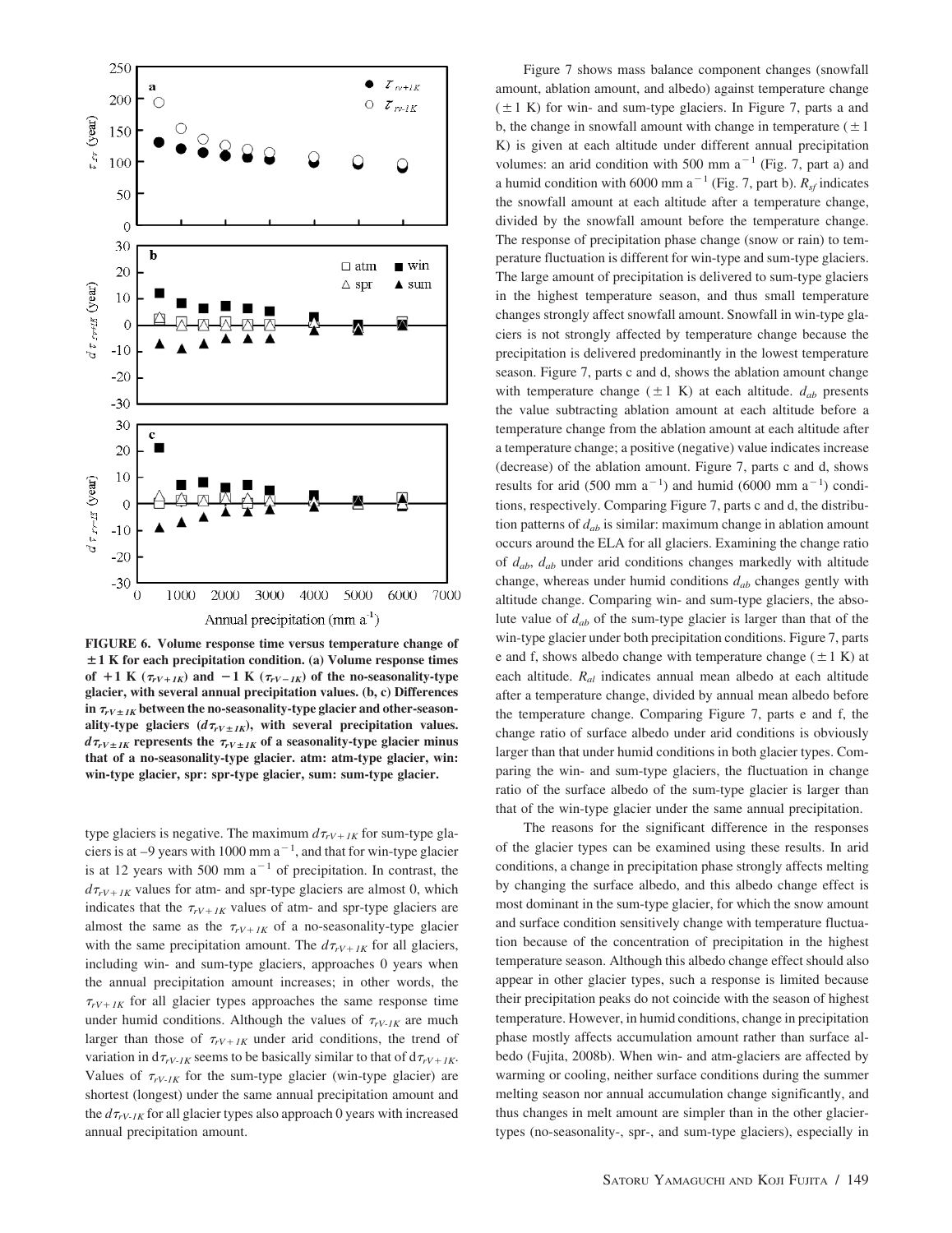

**FIGURE 7. Change in mass balance components** versus temperature change of  $\pm 1$  K in win- and **sum-type glaciers for an arid condition (500 mm**  $a^{-1}$ ) and a humid condition (6000 mm  $a^{-1}$ ). (a, **b) Snowfall amount change of 1 K for win- and sum-type glaciers.** *Rsf* **indicates snowfall amount at each altitude after temperature change, divided by snowfall amount before the temperature** change. (c, d) Ablation amount change of  $\pm 1$  K **for win- and sum-type glaciers.** *dab* **indicates the value subtracting ablation amount at each altitude before temperature change from the ablation amount after temperature change. (e, f) Surface** albedo change of  $\pm 1$  K for win- and sum-type **glaciers.** *Ral* **indicates annual mean albedo at each altitude after temperature change divided by annual mean albedo before temperature change. a, c, and e are results for the arid condition (500 mm a<sup>1</sup> ), and b, d, and f are results for the humid** condition (6000 mm  $a^{-1}$ ). win + : result for win**type glacier with 1 K. win–: result for win-type**  $glacier with  $-1 K$ . sum +: result for sum-type$ **glacier with 1 K. sum–: result for sum-type glacier with –1 K.**

arid conditions. These differences should be more effective when the glacier advances with temperature decrease (Fig. 6, part c). Since response times to temperature change strongly depend on precipitation conditions (seasonality and/or amount), quantitative discussion may still be precluded, although Oerlemans (2005) reconstructed past fluctuations in air temperature from glacier terminus changes without considering precipitation conditions. Moreover, estimating the behavior of all glaciers in the world relative to climate change based only on the behavior of glaciers that have no precipitation seasonality (no-seasonality-type glaciers) may result in large errors because of the different response times of noseasonality-type glaciers compared with glaciers with precipitation seasonality, especially in arid conditions. In the relationship between the fluctuation of  $\alpha$  (Fig. 4) and that of  $\tau_{rV \pm 1K}$  (Fig. 6),  $\tau_{\text{IV+IK}}$  becomes shorter when  $\alpha$  increases with increased annual precipitation amount. Considering the effect of precipitation seasonality, win-type glaciers with the largest value of  $\alpha$  always show longer  $\tau_{\gamma V}$  than those of the other glacier types for the same annual precipitation amount, whereas sum-type glaciers have the shortest value of  $\tau_{rV}$  even though they have the smallest  $\alpha$ . The other two

150 / ARCTIC, ANTARCTIC, AND ALPINE RESEARCH

glacier types have roughly the same value of  $\tau_{rV\pm 1K}$  as the noseasonality-type glacier, but spr-type glaciers have larger  $\alpha$  than atm- and no-seasonality-type glaciers. The values of  $d\tau_{\text{rV}}$  for all glacier types decrease with increased annual precipitation amount, and all glaciers have approximately the same response time under humid conditions, although the difference between  $\alpha$  values of win- and sum-type glaciers becomes larger with increased annual precipitation amount (Fig. 4). Therefore, a glacier that has a larger  $\alpha$  than other glaciers does not necessarily have a shorter  $\tau_{\nu}$  than the other glaciers if they are under different precipitation conditions.

Haeberli and Hoelzle (1995) suggested that the response time of a glacier depends on its surface slope. To assess whether such a relationship might be important to the present study, several simulations were conducted for different bed slope and flow parameters. The results of all simulations show similar dependences of glacier behavior on precipitation conditions: response time of sum-type glaciers is shortest and that of win-type glaciers is longest, although response time becomes longer (shorter) if bed slope decreases (increases) or flow parameters become smaller (larger). Therefore, it seems reasonable to conclude that the relationships between glacier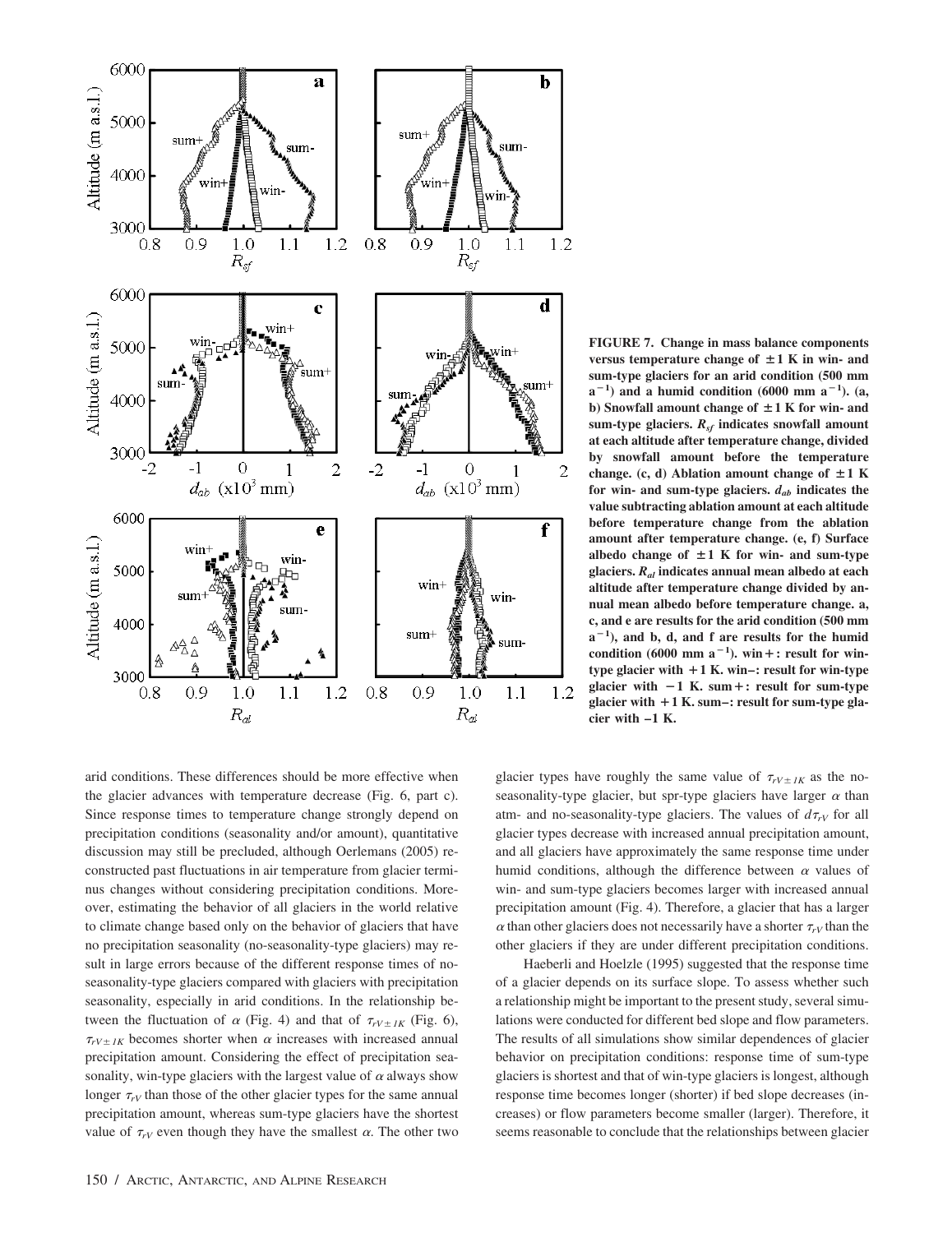behavior and precipitation conditions, as shown by this study, are common to all glaciers.

#### **Conclusions**

Using a glacier fluctuation model that combined a mass-balance model and a glacier flow model, the behaviors of glaciers were simulated under different precipitation conditions. The simulation results indicate that glacier behavior strongly depends on precipitation conditions. To clarify the influence of precipitation seasonality on glacier behavior, the behavior of a glacier having no precipitation seasonality (no-seasonality-type glacier) was compared with the behavior of glaciers having precipitation seasonality. The steady-state volume of the glacier at which precipitation peaks in winter (win-type glacier) is the smallest of all glacier types under arid conditions, but is the largest when the annual precipitation amount increases. This indicates that a glacier's volume will change when precipitation seasonality changes, even if the annual precipitation amount remains the same. Other glacier attributes also depend strongly on precipitation conditions. Annual mass turnover  $(\alpha)$  of win-type glaciers is always larger than those of other glacier types under the same annual precipitation. The accumulation area ratio (AAR) increases as annual precipitation decreases, and also depends on precipitation seasonality. The dependence of the AAR on precipitation conditions is quite important in reconstructing ELAs using the AAR method.

Glacier responses under each precipitation condition were also simulated as a function of temperature change  $(\pm 1 \text{ K})$ . The wintype glacier always shows the longest response time, whereas the glacier at which precipitation peaks in summer (sum-type glacier) has the shortest. The difference in response time between sumand win-type glaciers becomes largest under the arid condition (precipitation of 500 mm  $a^{-1}$ ) and then decreases with continued increase in annual precipitation amount, reaching approximately similar values under humid conditions.

The results of this study, although preliminary, show a strong dependence of glacier behavior on precipitation conditions. Many of the large glaciers in the Himalaya region are debris-covered and have shown different behaviors from those of the clean glaciers addressed in this study (Scherler et al., 2011). Further modeling studies should examine the dependence of the mass balance of debris-covered glaciers on precipitation condition.

#### **Acknowledgments**

We express our gratitude to A. Sakai for her helpful discussions when writing the first draft of this paper. Helpful comments and suggestions from two anonymous reviewers are greatly appreciated. This study was supported by a Grant-in-Aid for Scientific Research (No. 19253001) from the Ministry of Education, Culture, Sports, Science and Technology of Japan.

#### **References Cited**

- Ageta, Y., 1983: Characteristics of mass balance of the summer-accumulation type glacier in the Nepal Himalaya. *Seppyo*, 45: 81–105 (in Japanese with English abstract).
- Ageta, Y., and Kadota, T., 1992: Predictions of changes of glacier mass balance in the Nepal Himalaya and Tibetan Plateau: a case study of

air temperature increase for three glaciers. *Annals of Glaciology*, 16: 89–94.

- Anderson, B., and Mackintosh, A., 2006: Temperature changes in the major driver of late-glacial and Holocene glacier fluctuations in New Zealand. *Geology,* 34(2): 121–124.
- Aoki, T., 2000: Late Quaternary equilibrium line altitude in the Kiso Mountain Range, central Japan. *Geographical Review of Japan*, 73B: 105–118.
- Dyurgerov, M. B., 2003: Mountain and subpolar glaciers show an increase in sensitivity to climate warming and intensification of the water cycle. *Journal of Hydrology*, 282: 164–176, http://dx.doi.org/ 10.1016/s0022-1694(03)00254-3.
- Dyurgerov, M. B., and Meier, M. F., 1997: Year-to-year fluctuations of global mass balance of small glaciers and their contribution to sea-level changes. *Arctic and Alpine Research*, 29: 392–402.
- Dyurgerov, M. B., and Meier, M. F., 1999: Analysis of winter and summer glacier mass balance. *Geografiska Annaler*, 81A: 541–554.
- Dyurgerov, M. B., and Meier, M. F., 2000: Twentieth century climate change: evidence from small glaciers. *Proceedings of the National Academy of Sciences of the United States of America*, 97(4), 1406–1411.
- Fujita, K., 2007: Effect of dust event timing on glacier runoff: sensitivity analysis for a Tibetan Glacier. *Hydrological Processes*, 21: 2892–2896, http://dx.doi.org/10.1002/hyp.6504.
- Fujita, K., 2008a: Effect of precipitation seasonality on climate sensitivity of glacier mass balance. *Earth and Planetary Science Letters*, 276: 14–19, http://dx.doi.org/10.1016/j.epsl.2008.08.028.
- Fujita, K., 2008b: Influence of precipitation seasonality on glacier mass balance and its sensitivity to climate change. *Annals of Glaciology*, 48: 88–92.
- Fujita, K., and Ageta, Y., 2000: Effect of summer accumulation on glacier mass balance on the Tibetan Plateau revealed by mass-balance model. *Journal of Glaciology*, 46: 244–252.
- Fujita, K., and Nuimura, T., 2011: Spatially heterogeneous wastage of Himalayan glaciers. *Proceedings of the National Academy of Sciences of the United States of America*, 108: 14011–14014, http:// dx.doi.org/10.1073/pnas.1106242108.
- Fujita, K., Seko, K., Ageta, Y., Pu, J., and Yao, T., 1996: Superimposed ice in glacier mass balance on the Tibetan Plateau. *Journal of Glaciology,* 42: 454–460.
- Fujita K., Ohta, T., and Ageta, Y., 2007: Characteristics and climatic sensitivities of runoff from a cold-type glacier on the Tibetan Plateau. *Hydrological Processes*, 21: 2882–2891, http://dx.doi.org/10.1002/ hyp.6505.
- Fujita, K., Takeuchi, N., Nikitin, S. A., Surazakov, A. B., Okamoto, S., Aizen, V. B., and Kubota, J., 2011: Favorable climatic regime for maintaining the present-day geometry of the Gregoriev Glacier, Inner Tien Shan. *The Cryosphere*, 5: 539–549, http://dx.doi.org/ 10.5194/tc-5-539-2011.
- Gregory, J. M., and Oerlemans, J., 1998: Simulated future sea level rise due to glacier melt based on regionally and seasonally resolved temperature change. *Nature*, 391: 474–476, http://dx.doi.org/ 10.1038/35119.
- Haeberli, W., and Hoelzle, M., 1995: Application of inventory data for estimating characteristics of and regional climate change effects on mountain glaciers—A pilot study with the European Alps. *Annals of Glaciology*, 21: 206–212.
- Hawkins, F., 1985: Equilibrium-line altitudes and paleoenvironment in the Merchants Bay area, Buffin Island, N.W. T., Canada. *Journal of Glaciology,* 31: 205–213.
- Jóhannesson, T., 1997: The response of two Icelandic glaciers to climatic warming computed with a degree-day glacier mass-balance model coupled to a dynamics glacier model. *Journal of Glaciology*, 43: 321–327.
- Kondo, J. (ed.), 1994: [*Meteorology of Water Environment*]. Tokyo: Asakura (in Japanese).
- Matsuda, Y., Fujita, K., Ageta, Y., and Sakai, A., 2006: Estimation of atmospheric transmissivity of solar radiation from precipitation in the Himalayas and Tibetan Plateau. *Annals of Glaciology*, 43: 344–350.